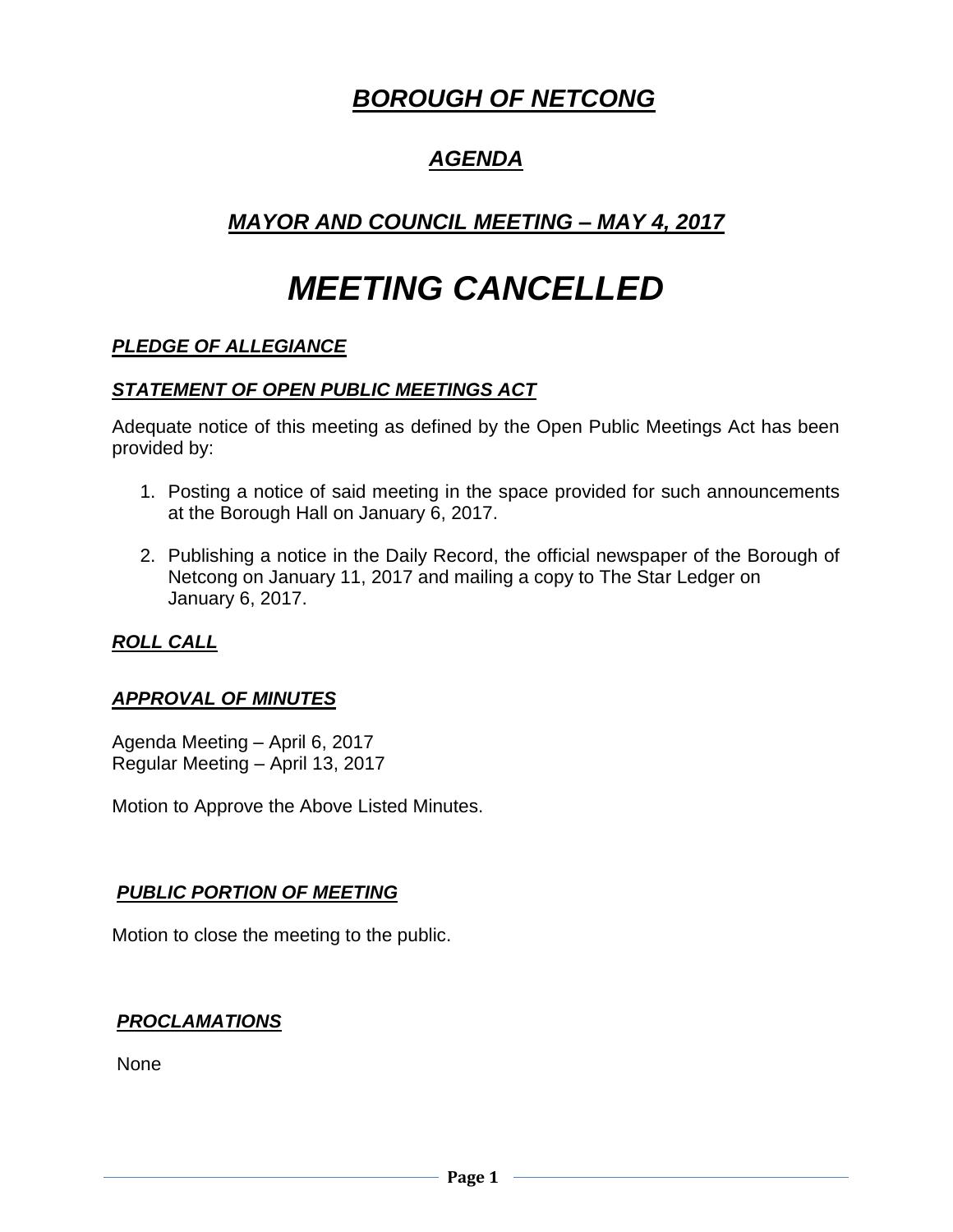## *ORDINANCE ADOPTIONS*

**1. Bond Ordinance 2017-4-** BOND ORDINANCE TO AUTHORIZE THE MAKING OF VARIOUS PUBLIC IMPROVEMENTS AND THE ACQUISITION OF NEW ADDITIONAL OR REPLACEMENT EQUIPMENT AND MACHINERY IN, BY AND FOR THE WATER UTILITY OF THE BOROUGH OF NETCONG, IN THE COUNTY OF MORRIS, STATE OF NEW JERSEY, TO APPROPRIATE THE SUM OF \$60,000 TO PAY THE COST THEREOF, TO AUTHORIZE THE ISSUANCE OF BONDS TO FINANCE SUCH APPROPRIATION AND TO PROVIDE FOR THE ISSUANCE OF BOND ANTICIPATION NOTES IN ANTICIPATION OF THE ISSUANCE OF SUCH BONDS.

Hold May 11 Meeting X Approved

**2. Capital Ordinance 2017-5** *-* CAPITAL ORDINANCE OF THE BOROUGH OF NETCONG, IN THE COUNTY OF MORRIS, NEW JERSEY AUTHORIZING THE ACQUISITION OF A DUMP BODY IN, BY AND FOR THE SEWER UTILITY OF THE BOROUGH, APPROPRIATING THEREFOR THE SUM OF \$15,000 AND PROVIDING THAT SUCH SUM SO APPROPRIATED SHALL BE RAISED FROM THE SEWER UTILITY CAPITAL IMPROVEMENT FUND.

Hold\_\_\_\_\_\_\_\_\_\_\_\_ May 11 Meeting \_\_X\_\_\_\_\_ Approved\_\_\_\_\_\_\_\_\_\_

#### *CORRESPONDENCE*

None

#### *OLD BUSINESS*

None

#### *NEW BUSINESS*

None

#### *PRIVILEGE OF THE FLOOR TO THE COUNCIL*

*MAYORS COMMENTS*